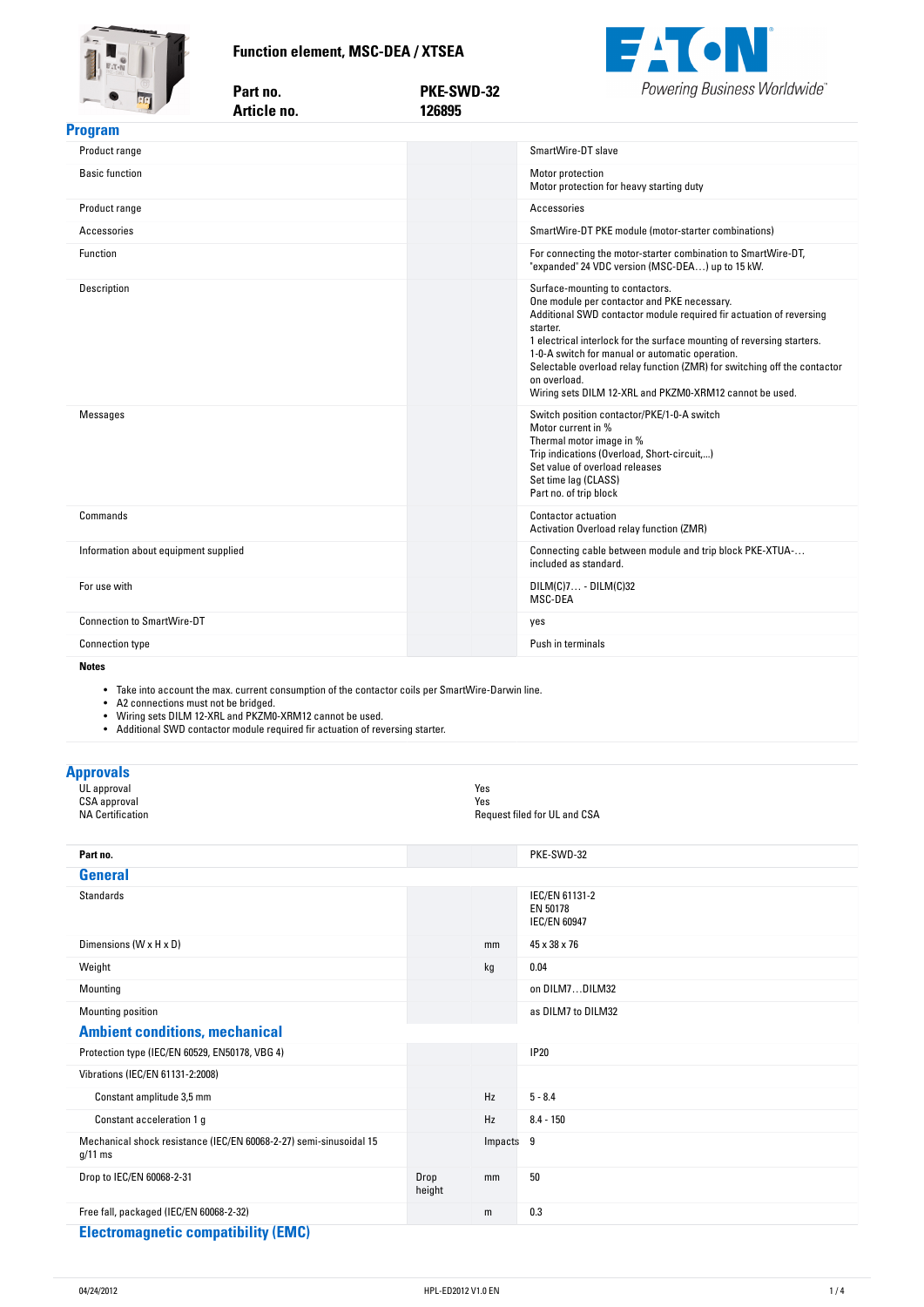| Overvoltage category                                  |                 | Ш                                                 |
|-------------------------------------------------------|-----------------|---------------------------------------------------|
| Pollution degree                                      |                 | 2                                                 |
| Electrostatic discharge (IEC/EN 61131-2:2008)         |                 |                                                   |
| Air discharge (Level 3)                               | kV              | 8                                                 |
| Contact discharge (Level 2)                           | kV              | 4                                                 |
| Electromagnetic fields (IEC/EN 61131-2:2008)          |                 |                                                   |
| 80 - 1000 MHz                                         | V/m             | 10                                                |
| $1.4 - 2 GHz$                                         | V/m             | 3                                                 |
| 2 - 2.7 GHz                                           | V/m             | $\mathbf{1}$                                      |
| Radio interference suppression (SmartWire-DT)         |                 | <b>EN 55011 Class A</b>                           |
| Burst (IEC/EN 61131-2:2008, Level 3)                  |                 |                                                   |
| CAN/DP bus cable                                      | kV              | $\mathbf{1}$                                      |
| SmartWire-DT cables                                   | kV              | $\mathbf{1}$                                      |
| Radiated RFI (IEC/EN 61131-2:2008, Level 3)           | V               | 10                                                |
| <b>Climatic environmental conditions</b>              |                 |                                                   |
| Operating ambient temperature (IEC 60068-2)           | °C              |                                                   |
| Ambient temperature                                   | °C              | $-25 - +60$                                       |
| Condensation                                          |                 | Take appropriate measures to prevent condensation |
| Storage                                               | °C              | $-30 - +70$                                       |
| relative humidity, non-condensing (IEC/EN 60068-2-30) | $\%$            | $5 - 95$                                          |
| <b>SmartWire-DT network</b>                           |                 |                                                   |
| <b>Station type</b>                                   |                 | SmartWire-DT slave                                |
| Address allocation                                    |                 | automatic                                         |
| SmartWire-DT status LED                               | LED             | green/orange                                      |
| Connections                                           |                 | Plug, 8-pole                                      |
| Connection                                            |                 | External device plug SWD4-8SF2-5                  |
| Current consumption                                   | mA              | 58                                                |
| Pick-up power                                         |                 |                                                   |
| for DILM 7-9                                          | W               | 3                                                 |
| for DILM 12-15                                        | W               | 4.5                                               |
| for DILM 17-38                                        | W               | 12                                                |
| Pick-up current                                       |                 |                                                   |
| for DILM 7-9                                          | mA              | 125                                               |
| for DILM 12-15                                        | mA              | 188                                               |
| for DILM 17-38                                        | mA              | 500                                               |
| <b>Holding power</b>                                  |                 |                                                   |
| for DILM 7-9                                          | W               | 3                                                 |
| for DILM 12-15                                        | W               | 4.5                                               |
| for DILM 17-38                                        | W               | 0.5                                               |
| <b>Holding current</b>                                |                 |                                                   |
| for DILM 17-38                                        | mA              | 21                                                |
| for DILM 12-15                                        | mA              | 188                                               |
| for DILM 7-9                                          | mA              | 125                                               |
| <b>Mode parameter</b>                                 |                 |                                                   |
| Manual/automatic mode                                 |                 | yes                                               |
| Setting                                               |                 | Rotary switch                                     |
| <b>Connection auxiliary contact</b>                   |                 |                                                   |
| Cable length                                          | ${\sf m}$       | $\equiv_{2.8}$                                    |
|                                                       |                 |                                                   |
| <b>Connection type</b>                                |                 | Push in terminals                                 |
| <b>Terminal capacities</b><br>Solid                   |                 |                                                   |
|                                                       | mm <sup>2</sup> | 0.2 - 1.5 (AWG 24 - 16)                           |
| Flexible with ferrule                                 | mm <sup>2</sup> | $0.25 - 1.5$                                      |
|                                                       |                 |                                                   |

### **Technical-data-according-to-ETIM-4.0**

| <b>Radiostandard Bluetooth</b> |  |  |
|--------------------------------|--|--|
|--------------------------------|--|--|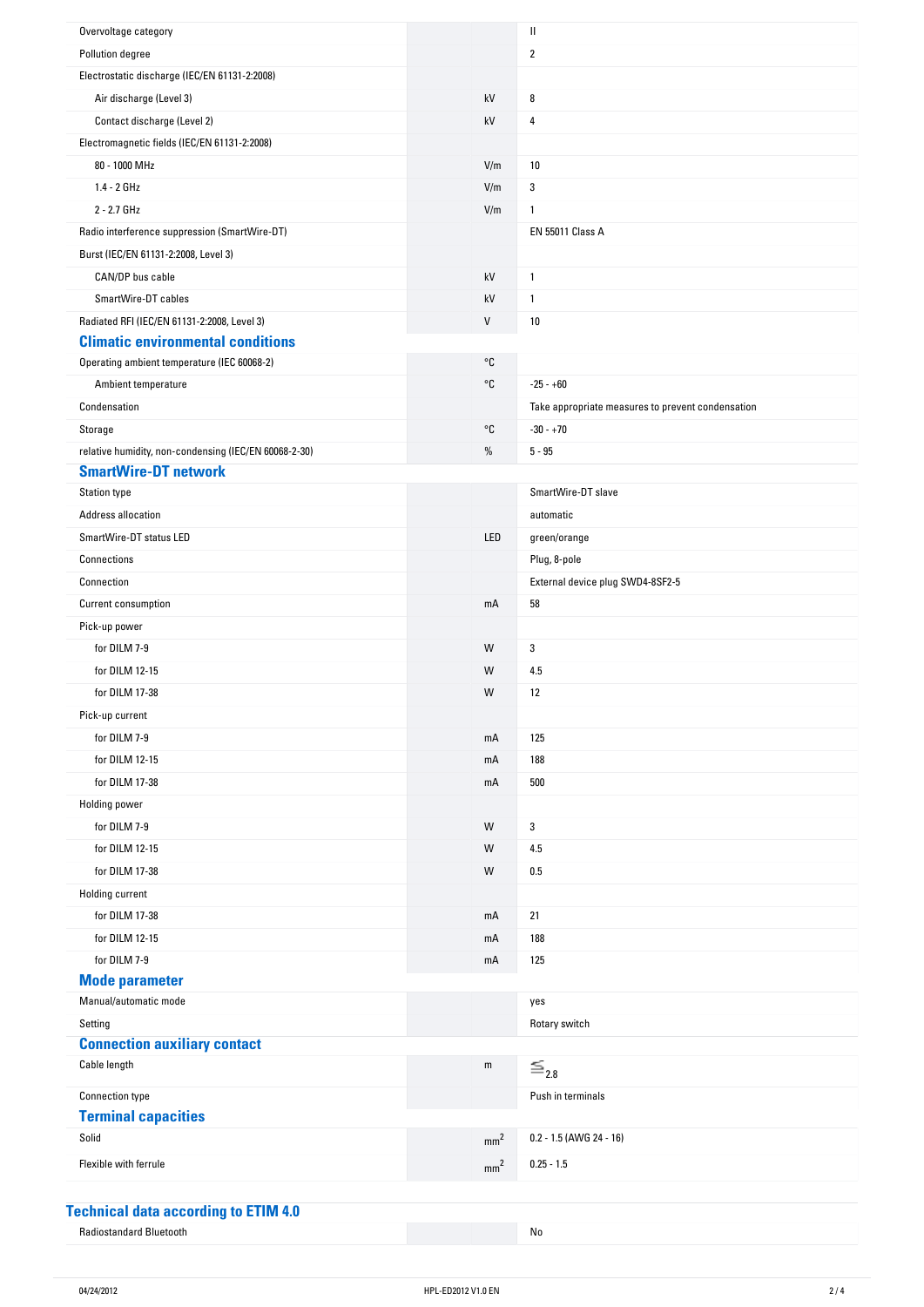| Short-circuit protective device, outputs available                         |         | No                      |
|----------------------------------------------------------------------------|---------|-------------------------|
| Type of voltage (input voltage)                                            |         | DC                      |
| Flush mounting plates possible                                             |         | No                      |
| Height                                                                     | mm      | 38                      |
| Performance level acc. to EN ISO 13849-1                                   |         | Α                       |
| Number of HW-interfaces other                                              |         | $\overline{2}$          |
| Number of outputs                                                          |         | $\mathbf{1}$            |
| Supporting protocol for PROFIsafe                                          |         | No                      |
| Supply voltage DC                                                          | V       | 15                      |
| Supply voltage AC 60 Hz                                                    | $\sf V$ | 0                       |
| Supporting protocol for EtherNet/IP                                        |         | No                      |
| 10 link master                                                             |         | No                      |
| Number of HW-interfaces USB                                                |         | 0                       |
| Supporting protocol for TCP/IP                                             |         | No                      |
| With optical interface                                                     |         | No                      |
| Wall mounting/direct mounting                                              |         | No                      |
| Number of HW-interfaces serial TTY                                         |         | 0                       |
| Appendant apparatus (Ex ib)                                                |         | No                      |
| Supporting protocol for other bus systems                                  |         | YES                     |
| Supporting protocol for DeviceNet Safety                                   |         | No                      |
| Protection type (IP)                                                       |         | <b>IP20</b>             |
| Supporting protocol for PROFINET IO                                        |         | No                      |
| Supporting protocol for Data-Highway                                       |         | No                      |
| Voltage type of supply voltage                                             |         | DC                      |
| Supporting protocol for CAN                                                |         | No                      |
|                                                                            |         |                         |
| Type of electric connection                                                |         | Spring clamp connection |
| Category to EN 954-1                                                       |         | $\mathbf{1}$            |
|                                                                            |         |                         |
| Number of inputs                                                           |         | $\mathbf 0$             |
| Permitted voltage at input                                                 | $\sf V$ | 15                      |
| Number of HW-interfaces RS232                                              |         | 0                       |
| Rack-mounting possible                                                     |         | No                      |
| Input current at signal 1                                                  | mA      | 0                       |
| Width                                                                      | mm      | 45                      |
| System component                                                           |         | YES                     |
| Explosion safety category for dust                                         |         | without                 |
| Supporting protocol for INTERBUS-Safety                                    |         | No                      |
| Supporting protocol for SUCONET                                            |         | No                      |
| Supporting protocol for DeviceNet                                          |         | No                      |
| Supporting protocol for SafetyBUS p                                        |         | No                      |
| Fieldbus connection over separate bus terminal possible                    |         | YES                     |
| Depth                                                                      | mm      | 77.3                    |
| SIL according to IEC 62061                                                 |         | 0                       |
| Supporting protocol for EIB                                                |         | No                      |
| SIL according to IEC 61508                                                 |         | 0                       |
| Output current                                                             | Α       | 0.5                     |
| Type of digital output                                                     |         | ä,                      |
| Radiostandard WLAN 802.11                                                  |         | No                      |
| Associated apparatus (Ex ia)                                               |         | No                      |
| Delay time on signal change                                                | ms      | 84                      |
| Number of HW-interfaces Wireless                                           |         | 0                       |
| Supporting protocol for MODBUS                                             |         | No                      |
| Supporting protocol for SERCOS                                             |         | No                      |
| Safety class according to DIN V 19250                                      |         | 0                       |
| Supporting protocol for Foundation Fieldbus<br>Supporting protocol for LON |         | No                      |